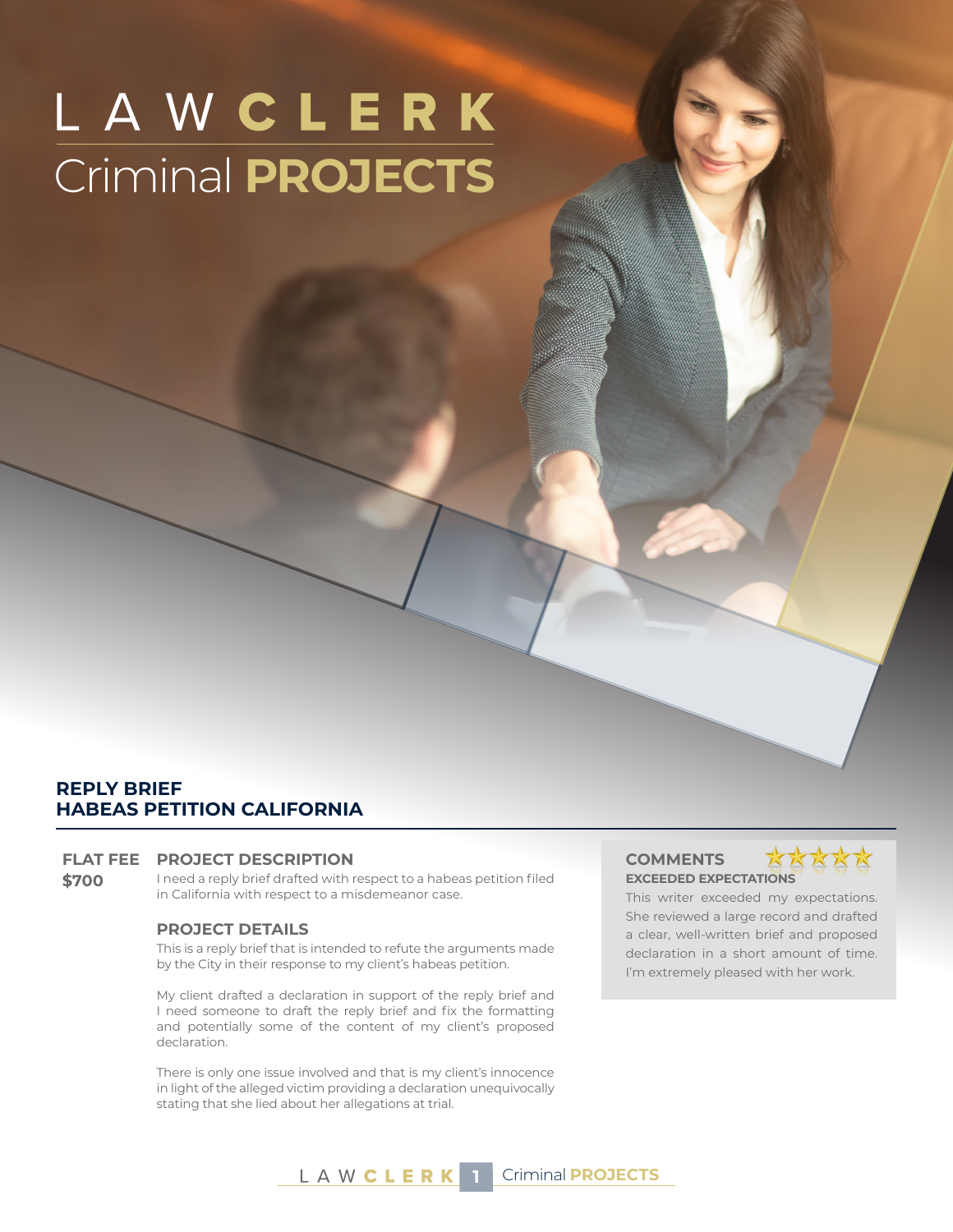#### **PERSONAL RESTRAINT PETITION CRIMINAL YOUTH SENTENCING ISSUE**

#### **FLAT FEE PROJECT DESCRIPTION COMMENTS**

**\$750** This is a personal restraint petition regarding a youth sentencing issue.

> I am going to provide a template where all of the case law is already provided and I just need you to input the facts from my client's sentencing transcript and sentencing memorandum.

#### **PROJECT DETAILS**

This is a Washington State Personal Restraint Petition that raises one issue - requesting that my client be resentenced in light of his youth.

The template I provide will already have the case law and argument written out so I just need someone to apply my client's facts to the analysis.

## **EXCEEDED EXPECTATIONS**



Amanda provided a high quality work product in advance of the deadline. I was incredibly impressed with her writing ability, her responsiveness, and her attention to detail.

Amanda exceeded expectations beyond belief. I'm very pleased with her work and believe she can tackle any project successfully.

### **MOTION TO MODIFY RULING**

#### **FLAT FEE PROJECT DESCRIPTION COMMENTS**

**\$750** I need a motion to modify ruling drafted as a result of my client's Personal Restraint Petition and Motion for Discretionary Review being denied.

This is a result of a criminal post-conviction petition.

I will provide a sample and it is a straightforward motion.

#### **PROJECT DETAILS**

This is a motion that asks the Court to modify it's original ruling that my client's motion for discretionary review be denied.

### **EXCEEDED EXPECTATIONS**



Timothy came through ahead of schedule with a well written work product on a complex issue with some difficult hurdles to overcome.

He was very responsive and reached out to me in advance to ensure he was on the right track. Timothy exceeded my expectations in a big way and I couldn't be happier with the result.

#### **LETTER TO THE PROSECUTOR**

#### **FLAT FEE PROJECT DESCRIPTION COMMENTS**

**\$300** Letter to a prosecutor asking them to agree to enter into a motion to reduce a harsh sentence

#### **PROJECT DETAILS**

This letter involves a case where a man was over sentenced. There was a bar fight that led to a victim being paralyzed and the perpetrator being sentenced to serve 60 years in prison, with 40 in and 20 on parole. The case had a ton of racial undertone. The victim was white and the accused was a black man. The problem with the case is that the victim was by all accounts the aggressor.

**EXCEEDED EXPECTATIONS** Great writer and punctual!

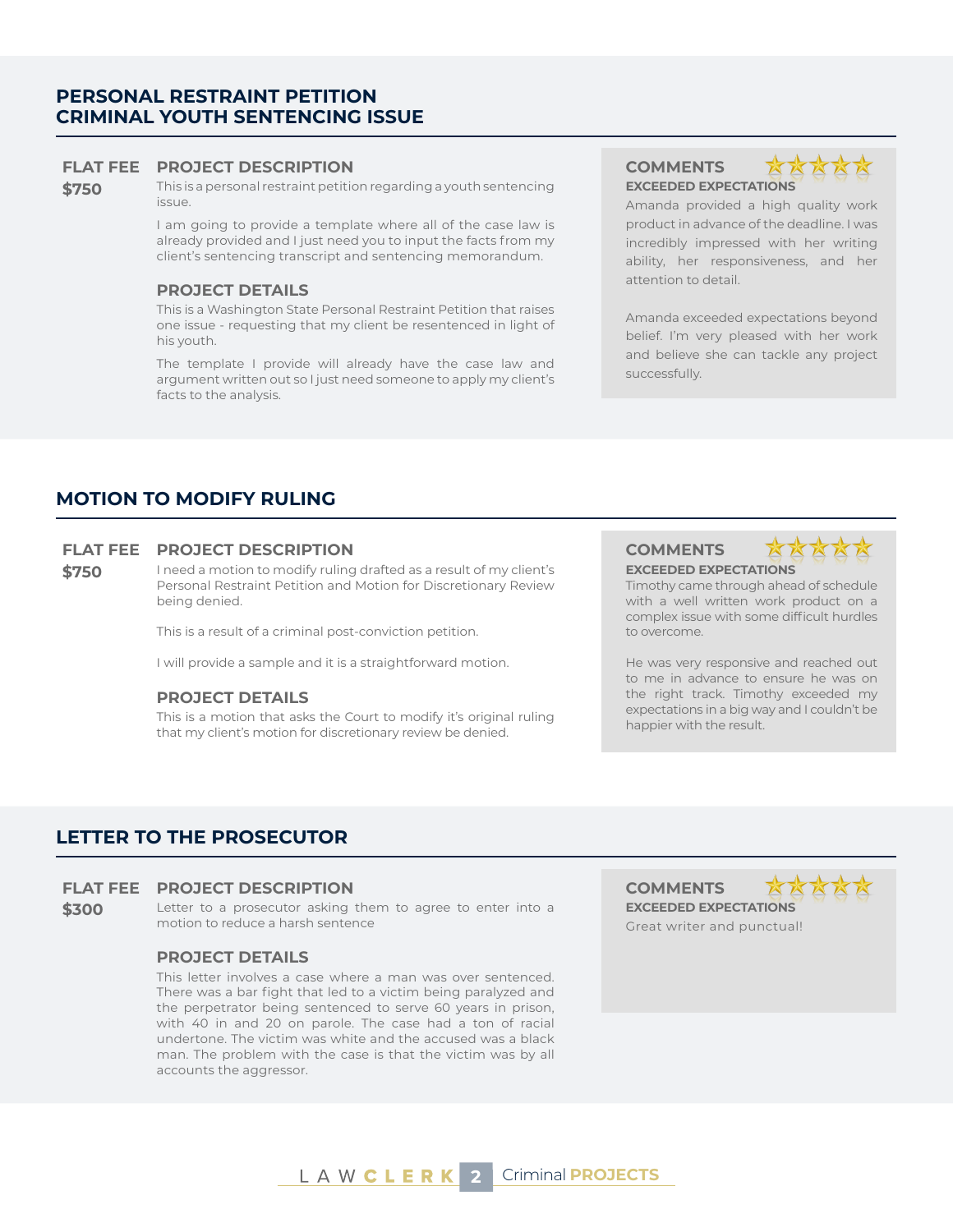#### **BRIEF FOR PETITION TO EXPUNGE CRIMINAL CONVICTIONS**

#### **FLAT FEE PROJECT DESCRIPTION COMMENTS**

**\$200** Need a brief to support a petition for expungement of criminal convictions pursuant to Tenn. Code Ann. § 40-32-101(g).

#### **PROJECT DETAILS**

Tennessee has a relatively new expungement statute allowing a convicted person to seek expungement after 5 years. My client previously had a diverted criminal offense then later was convicted of two Class B misdemeanors. The convictions are over 7 years old and are eligible for expungement. The district attorney opposes expungement because of the prior diversion. My position is that the prior diversion is not a conviction and should have no "deterrent effect" per Blackwell v. State, 605 S.W.2d 832.

The petition, supporting records, and some notes I have will be provided.

### **BRIEF**

#### **FLAT FEE PROJECT DESCRIPTION COMMENTS**

**\$1,200** Defendant pleaded guilty to the court for manslaughter. The judge sentenced him to 25 years in Texas prison. The record consists of about 140 pages of testimony and medical records. The Defendant pleaded guilty to the court without an agreement as to the punishment. He waived his right to a jury trial.

#### **PROJECT DETAILS**

This is a Texas case that does not have any non-friviolous issue for appeal. I want a draft brief pursuant to Anders v. California.

There may be an issue as to the late filing of the notice of appeal but I will handle that particular issue.

**EXCEEDED EXPECTATIONS**



Exceptional work. I had a brief to do and Porsche did it for me. I did almost no editing, except for puttinig my name and other incidental editing to comply with the COA's policy. I will have more workd for her in the future. I highly recommend Porsche.

### **MOTION TO SUPPRESS FEDERAL CASE**

#### **FLAT FEE PROJECT DESCRIPTION COMMENTS**

**\$500** Client was caught with a pound of meth. Basis for search warrant was law enforcement smelling marijuana when up to and next to the garage door.

#### **PROJECT DETAILS**

Relevant discovery can be sent to writer. Police report and necessary affidavit are about 10 pages. Motion and Memo of Support needs to be long enough to cover relevant case law and facts.

**EXCEEDED EXPECTATIONS** Absolutely amazing work!





Excellent writing covering every needed aspect on a brief to support a motion. Great, detailed research and very much appreciated!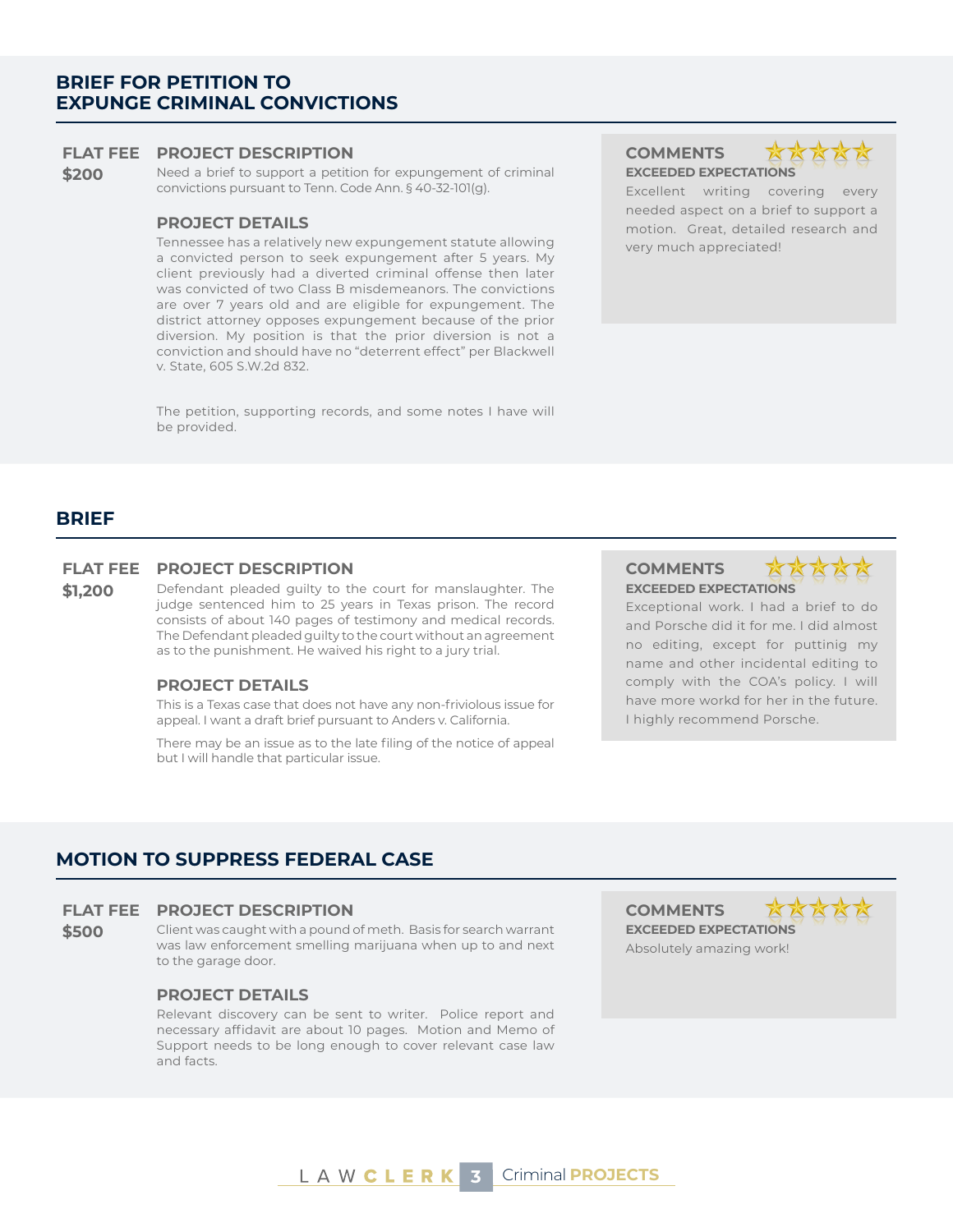#### **FLAT FEE PROJECT DESCRIPTION COMMENTS**

**\$250** I need a California licensed attorney with experience in California Criminal Procedure to draft a noticed motion for a criminal defendant in San Diego Superior Court to be granted pretrial diversion pursuant to Cal Penal Code 1001.36 to be filed tomorrow morning - yikes!

#### **PROJECT DETAILS**

Client (in denial) suffers from mental illness. She is likely 1368 but is facing a misdemeanor violation of DVRO. Denies the DVRO is valid, denies she was served, denies she violated it, etc. All tied to her mental illness. I can fill in the facts, I just need the template for the motion and the P&As done.

**EXCEEDED EXPECTATIONS**



Wow - Kelsey is amazing. She was so fast and thorough and did a phenomenal job drafting a motion for me. Everything was just as I wanted - content, format, style, the law was cited correctly and the argument was persuasive - great job, Kelsey!

#### **995 MOTION**

#### **FLAT FEE PROJECT DESCRIPTION COMMENTS**

#### **\$400** I need a PC section 995 motion to dismiss the information in a felony case on four counts. Read transcript, draft points and authorities, and submit the motion.

#### **PROJECT DETAILS**

The project should take about 5-6 hours for a well researched and drafted memorandum with citations to the record (transcript of the preliminary examination). First, read transcript. second, the basis for dismissing two of the counts are that the witness could not recall and did not state the facts necessary for the assault as charged. The basis to dismiss the other two counts is that the court prevented defense counsel to inquire as to the effects of medical condition in the second witness to accurately perceive, recollect and recount the events she complained about (due process violation).

**EXCEEDED EXPECTATIONS**



I am pleasantly surprised how thorough and well written the motion was. I am more confident now to rely on this service thanks to Michael. Very efficient and effective I will definitely ask Michael to help me again with my projects.

### **HELP WITH WEBSITE CONTENT**

#### **FLAT FEE PROJECT DESCRIPTION COMMENTS**

**\$900** Looking for help improving content on website relating to drug cases, sexual assault and gun crimes.

#### **PROJECT DETAILS**

Looking for help with writing content relating to criminal defense for a website designed to educate clients about the process in fighting certain criminal charges.

XX **EXCEEDED EXPECTATIONS** Did a great job on the project.

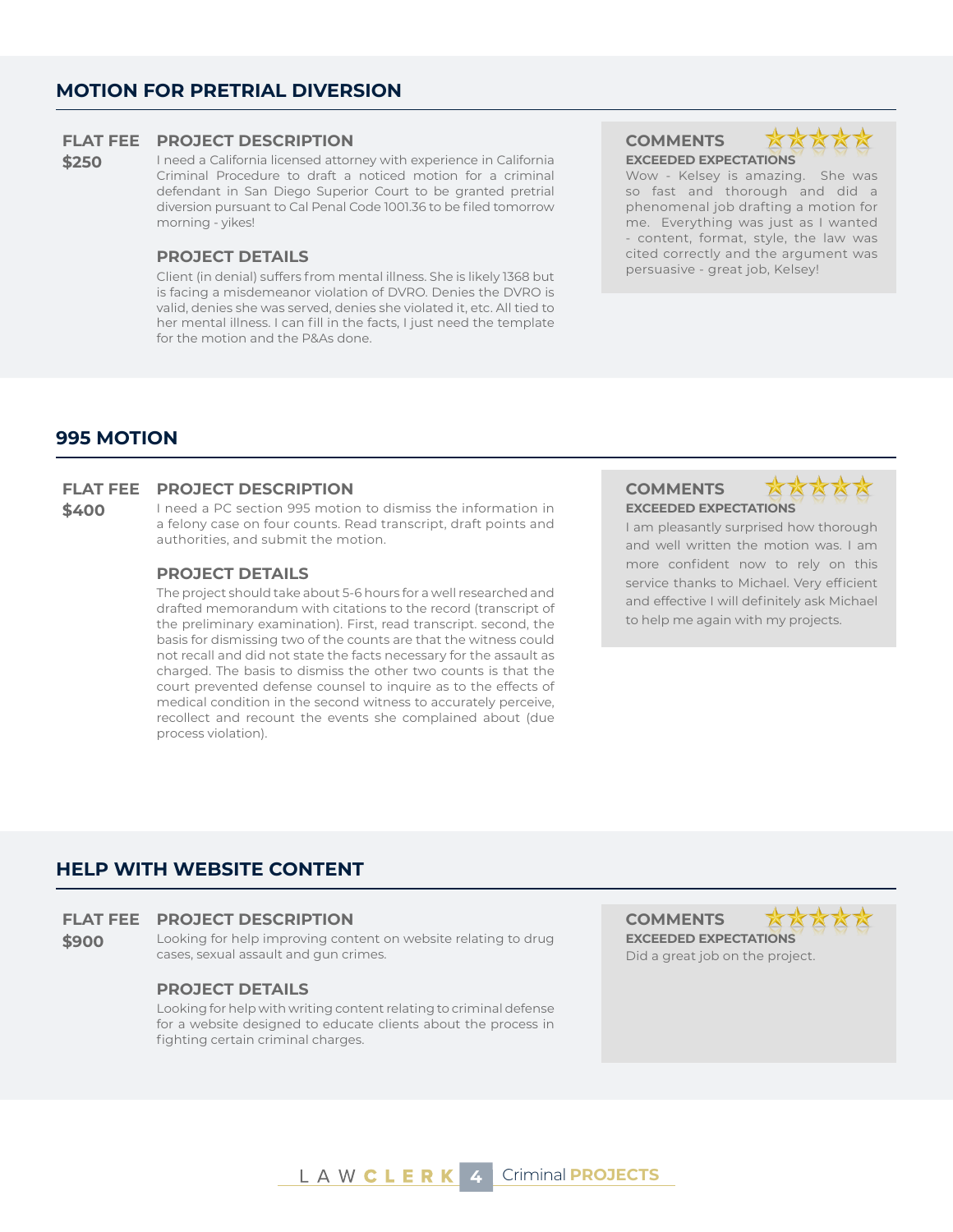### **BLOG ON NEW SUPREME COURT BLOOD CASE**

#### **FLAT FEE PROJECT DESCRIPTION COMMENTS**

**\$75** Blog on new US Supreme Court case came out today on blood testing

#### **PROJECT DETAILS** quality.

Blog on US Supreme Court blood case

Include link to my site 1 and 2 external links, case on scotus or another source commentary on it

## **EXCEEDED EXPECTATIONS**



Did a very good job. I have used Lauren several times her work is always high

#### **ADMISSIBILITY OF ONE PARTY CONSENT RECORDINGS**

#### **FLAT FEE PROJECT DESCRIPTION COMMENTS**

\$240 I need a memorandum regarding the admissibility (or lack thereof) of one party consent recordings of statements of a party in a family law case.

Although one party consent recordings are clearly legal in WI and statements of a party opponent are admissible as a heresay exception, I need to know if there is any issue I may run into if I try to play these tapes in court and use them as evidence against the other parent. Counsel on the other side is desperate to keep these recordings out of evidence, and is saying there may be some obscure language in the area of the wiretapping statutes that says it's not admissible. So I'm wanting research and a memo to tell me if anything in those particular statutes or anything else may stop me from admitting these recordings into evidence. They are recordings, some live and some on the phone, between the parents that one of the parents recorded without the other parent's knowledge.

**EXCEEDED EXPECTATIONS**



Christian researched the issues and clearly cited the authority for his conclusions. Great communication; very responsive. **PROJECT DETAILS**

#### **PETITION FOR WRIT OF HABEAS CORPUS SUPPLEMENTAL PETITION**

#### **FLAT FEE PROJECT DESCRIPTION COMMENTS**

**\$1,000** I need a supplemental habeas petition to add to a habeas petition that I already drafted and filed in the California Supreme Court.

> I also need a motion for leave to file the supplemental habeas petition to be filed along with the habeas petition.

#### **PROJECT DETAILS**

This is a time sensitive project where I need someone who is available to work over the weekend.

A habeas petition has already been filed, but my client wants more claims added so I need someone to add the claims by way of a supplemental petition.

### **EXCEEDED EXPECTATIONS**



Paula is a highly skilled attorney that drafted a motion for me on short notice. Her work product was stellar and she was very responsive throughout the process.

She helped guide me through a difficult procedural scenario in a case and developed a great strategy that I could use. She exceeded my expectations beyond belief and I am extremely pleased.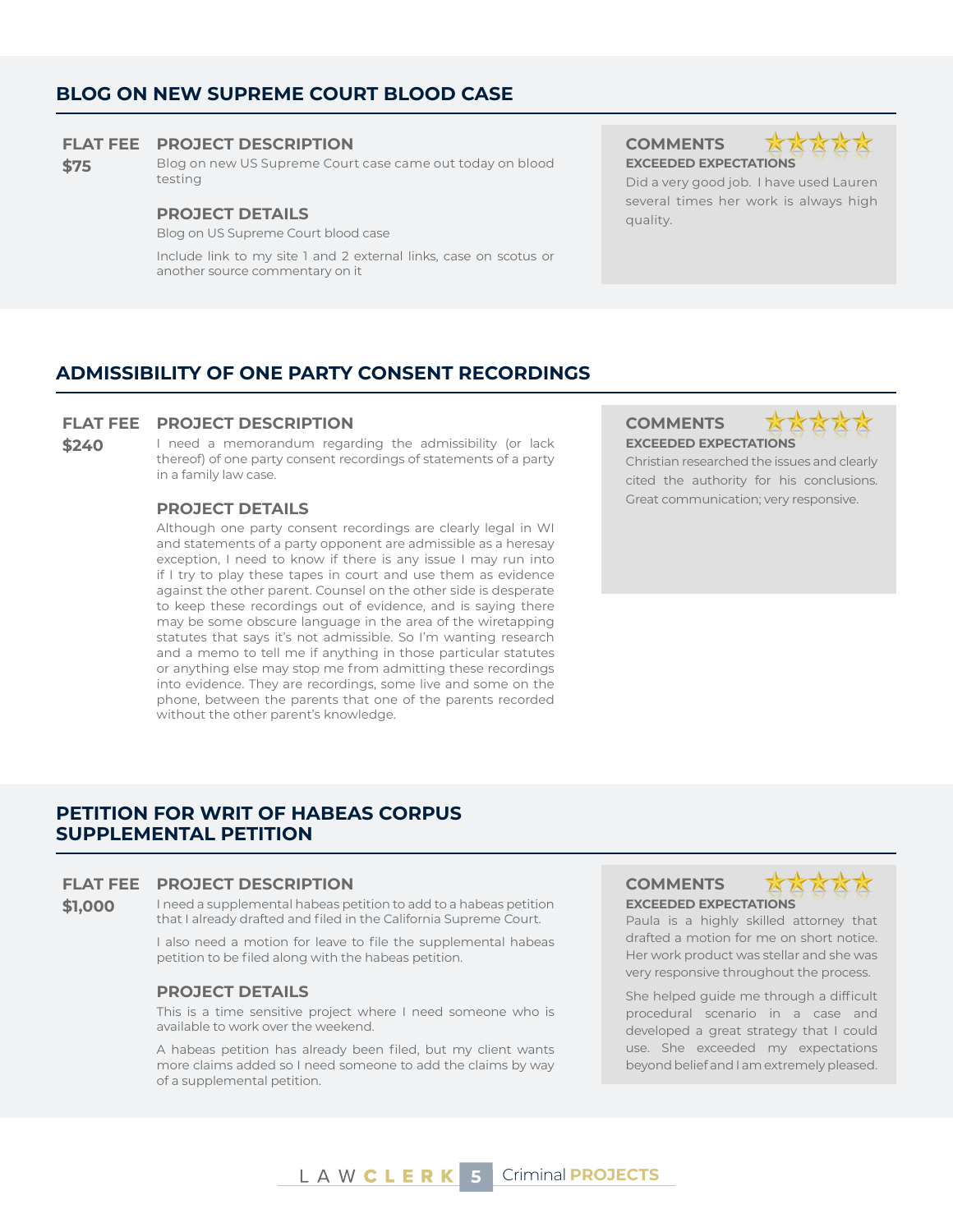#### **CRIMINAL HISTORY**

#### **FLAT FEE PROJECT DESCRIPTION COMMENTS**

**\$120** I need a memorandum summarizing an individual's criminal record as able to be determined via Wisconsin CCAP.

I will provide a full name and date of birth for entry into the Wisconsin CCAP service. I would like a memorandum summarizing this individual's charges, dispositions and sentences with dates and other significant information along with verifying documentation.

**EXCEEDED EXPECTATIONS**



Completed project as requested with relevant, helpful and concise detail. Look **PROJECT DETAILS EXECUTE: PROJECT DETAILS** *CONDUCT DETAILS CONDUCT DETAILS CONDUCT DETAILS CONDUCT DETAILS CONDUCT CONDUCT CONDUCT CONDUCT CONDUCT CONDUCT CONDUCT CONDUCT* 

#### **TEXAS SEARCH WARRANT RESEARCH**

#### **FLAT FEE PROJECT DESCRIPTION COMMENTS**

**\$250** DWI blood search warrant issue. DWI case. Person stopped for evading in a car. then they found he had two priors and decided to charge him with a third DWI.

Texas case in the Houston area. I prefer a Texas attorney.

#### **PROJECT DETAILS**

The search warrant does not have a time of stop. It only has a date for the warrant and a date and time the warrant was signed by the judge and the date and time the blood was drawn.

Does not having the actual time of arrest or time of driving in the four corners of the warrant make the warrant invalid.

## **EXCEEDED EXPECTATIONS**

Samantha, did a terrific job. I got an answer to a legal quandary I did not have time to research myself. She did a great job on short notice and an even shorter deadline. It was well researched and well documented with properly cited case law that I needed. She saved me a bundle of time and effort. Highly recommended.

#### **FEDERAL PETITION FOR WRIT OF HABEAS CORPUS**

#### **FLAT FEE PROJECT DESCRIPTION COMMENTS**

**\$500** I need someone to draft a federal petition for writ of habeas corpus.

> I need someone to review the appellate briefing and convert the arguments into a federal petition for writ of habeas corpus.

> No issue spotting is required. I just need you to recycle the arguments made in the lower appellate court, but to include federal case law.

#### **PROJECT DETAILS**

The review will include an Appellant's Opening Brief, Response, Reply, Opinion and Petition for Review.

I'll provide a sample template for a federal habeas petition and would greatly appreciate a ready to file brief with the tables completed, etc.

This client hired me at the eleventh hour and the statutory deadline is December 7, 2019 so I need someone who is confident that they can meet the deadline set for the project.

### **EXCEEDED EXPECTATIONS**

Elise did an excellent job drafting a petition. It was well written, persuasive, and flowed perfectly. She was responsive throughout the process and exceeded my expectations.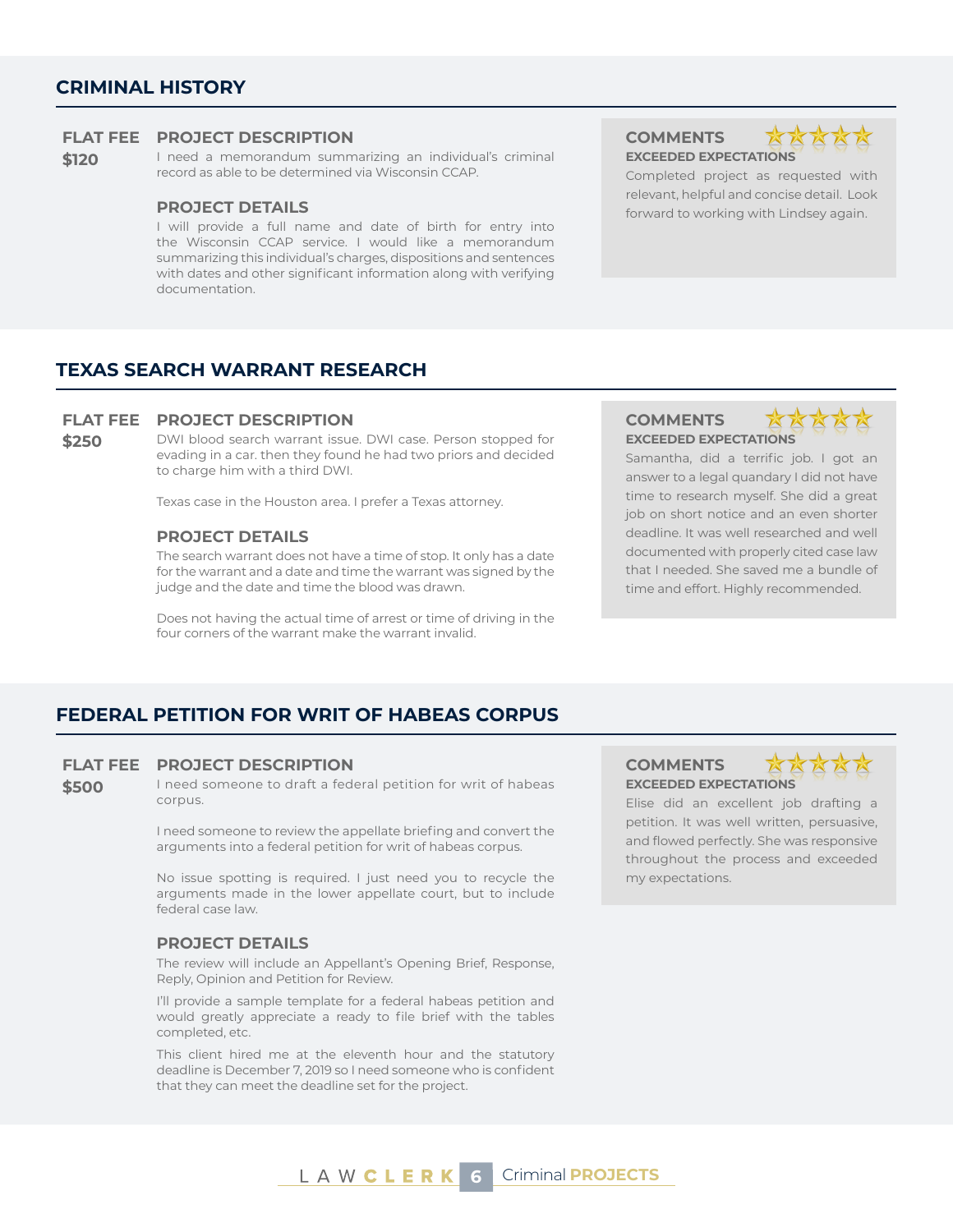#### **JURY INSTRUCTIONS**

#### **FLAT FEE PROJECT DESCRIPTION COMMENTS**

**\$120** I need proposed jury instructions for a misdemeanor case. **EXCEEDED EXPECTATIONS** 

Please provide proposed standard jury instructions to include the standard instructions given in all criminal cases as well as the specific standard instruction for this specific charge. All instructions requested are standard; I am not requesting anything to be specifically created for the facts of my case.



Fast and competent completion of a **PROJECT DETAILS project that needed quick turn around.** 

### **CRIMINAL RECORD MEMO**

#### **FLAT FEE PROJECT DESCRIPTION COMMENTS**

**\$240** I would like a memorandum and timeline listing an individual's criminal record and incarceration periods. I will specifically want a timeline showing when and where he was incarcerated.

#### **PROJECT DETAILS**

I will provide identifying information for an individual and I am requesting research starting with a search of the website with additional follow up as necessary to determine the individual's criminal record and provide a memo outlining his criminal record and a timeline of periods of incarceration.

Additionally, please contact the institutions where he was incarcerated and determine specific dates of incarceration and provide an illustrative timeline showing when and where he was incarcerated.

## **EXCEEDED EXPECTATIONS**



Raymond completed this project as requested well ahead of the deadline and with additional follow up as requested. Communication was clear and concise. Appreciate the help and would select Raymond for future projects.

#### **BLOG ON MEDIA ACCESS CRIMINAL CASE BEFORE SJC BOOKING PHOTO EXEMPT**

#### **FLAT FEE PROJECT DESCRIPTION COMMENTS**

**\$150** Blog on a case before the Mass SJC on media access

Here is the link to the material

http://ma-appellatecourts.org/?pdf=SJC-12690\_02\_Appellee\_ Boston\_Globe\_Media\_Brief.pdf

#### **PROJECT DETAILS**

Requested a blog about 650 words on this case before the Mass SJC on media access to criminal records





Very good analysis and writing on a difficult case. I would highly recommend Lauren.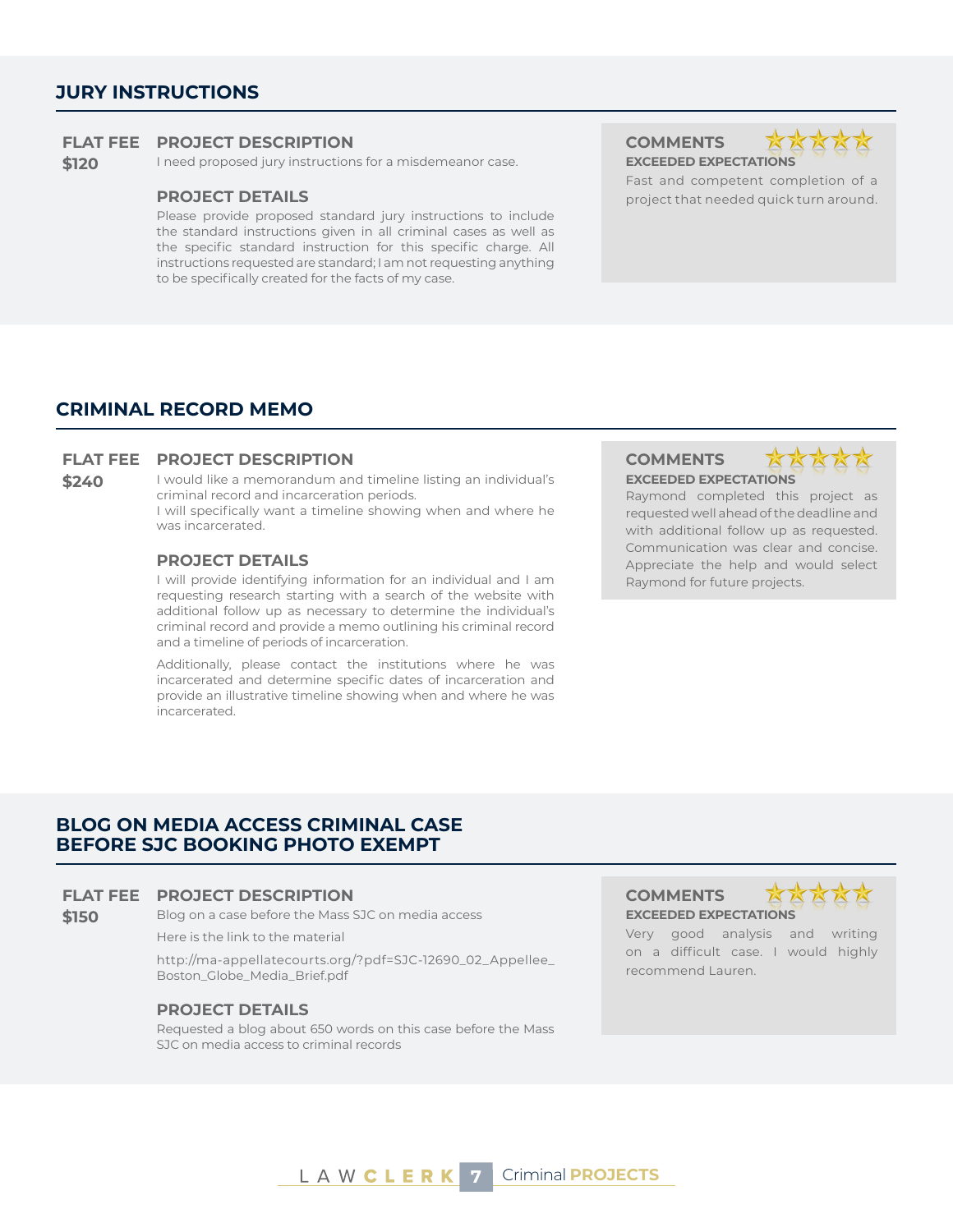### **PERSONAL RESTRAINT PETITION REVIEW WASHINGTON STATE - AP**

#### **FLAT FEE PROJECT DESCRIPTION COMMENTS**

**\$500** I need a memorandum that articulates what issues my client could raise in a Washington State Personal Restraint Petition.

I'm providing a good template to use as a quide.

#### **PROJECT DETAILS**

The client plead guilty so the record is very limited. We're looking to see if there is anything we can do to contest his sentence, especially in light of his youth.

**EXCEEDED EXPECTATIONS**



The Lawclerk provided an excellent research memorandum, was responsive, and easy to work with.

#### **WITNESS LIST, PROPOSED QUESTIONS & EVIDENTIARY ISSUES SUMMARY - CRIMINAL DEFENSE**

#### **FLAT FEE PROJECT DESCRIPTION COMMENTS**

**\$200** Please provide a summary of evidence, discovery needed, and questions proposed for each witness.

#### **PROJECT DETAILS**

Please provide a summary of evidence, discovery needed, and questions proposed for each witness.

## **EXCEEDED EXPECTATIONS**



Outstanding in detail and insight in her work product. Very valuable and thorough assistance, as well as being prompt and professional!

### **PERSONAL RESTRAINT PETITION - REVIEW**

#### **FLAT FEE PROJECT DESCRIPTION COMMENTS**

**\$500** I need a memorandum detailing what issues could be raised in a Personal Restraint Petition and why after reviewing the record and appellate briefing and Opinion.

I will provide a good template.

The appellate briefing and opinion would be important to review and you can refer to the record. I don't expect you to review the full record. You can hopefully skip around based on what you find in the briefing.

## **EXCEEDED EXPECTATIONS**



Samuel did an excellent job drafting a research memorandum. He spotted some great issues for the brief, analyzed everything well and was **PROJECT DETAILS responsive throughout the process.** 

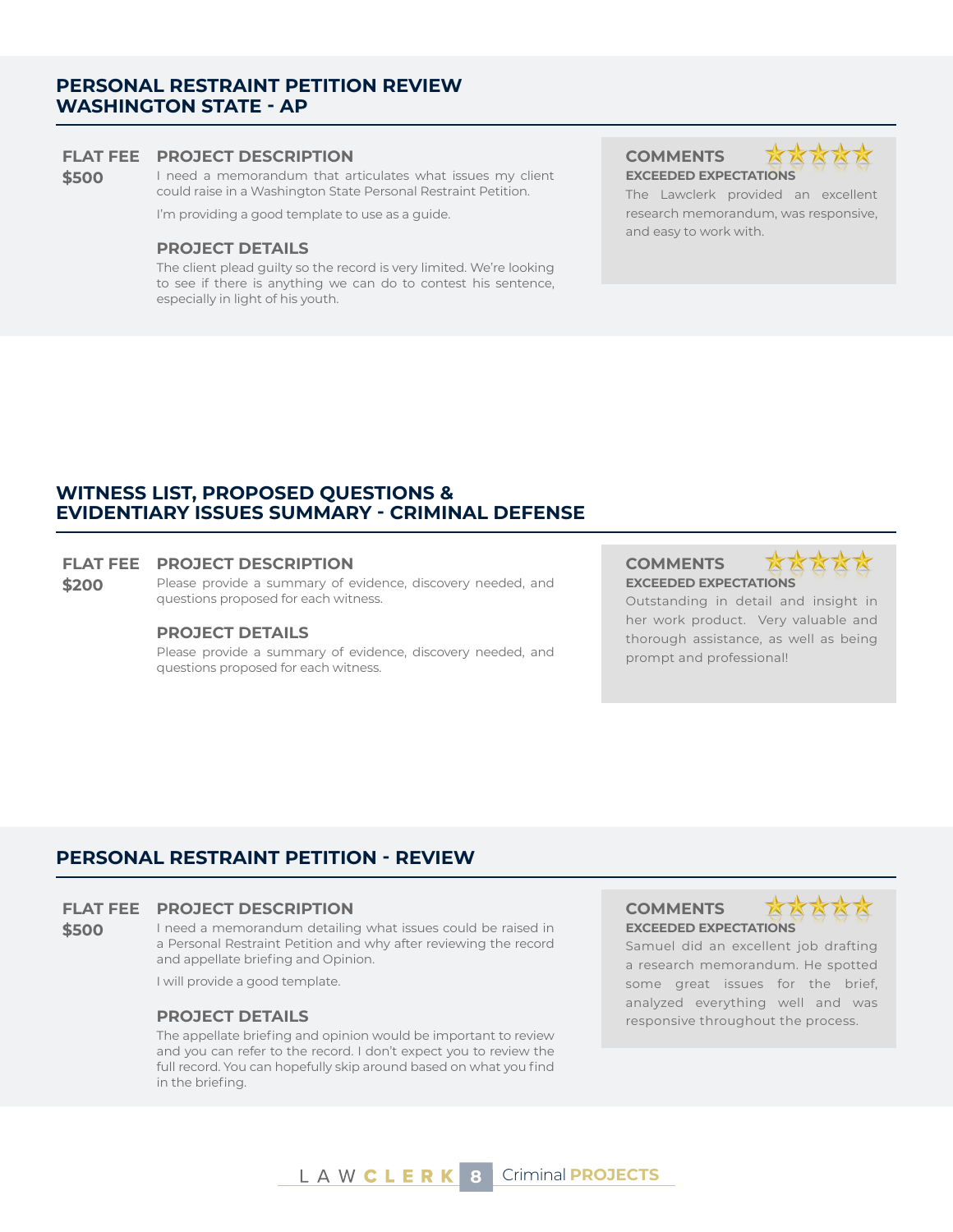### **DRAFT MINNESOTA EXPUNGEMENT PAPERWORK**

#### **FLAT FEE PROJECT DESCRIPTION COMMENTS**

**\$150** Draft 5 Expungement Documents Using Already-Drafted Templates.

#### **PROJECT DETAILS**

Project Details:

1. Petition (2-3 pages)

- Use client information to fill out Petition form
- Must meet the requirements of 609A.03, subd. 2
- Template satisfies these requirements
- 2. Memo (7-8 pages)
- Use Petition information to draft memo using Template
- Follow the Template, but feel free to get creative on arguments.
- 3. Proposed Order (2 pages)
- The agencies listed in the proposed order should mirror those in the Aff of Service
- 4. Cert of Rep (1 page)
- 5. Affidavit of Service (1 page)
- Make sure the prosecutor is correct using MNCIS; otherwise you can call the court to find out who the prosecutorial office is
- City prosecutors for cases charged as M/GM
- County atty's for felony charges
- Make sure you have the right probation office
- Agencies served should be mirrored on the proposed order

#### **DRAFT QUESTIONS FOR INVESTIGATOR INTERVIEW - CRIMINAL CASE**

#### **FLAT FEE PROJECT DESCRIPTION COMMENTS**

\$350 I need someone to review a client's testimony on direct and some information about a case and then help me draft interview questions for the investigator to use when conducting the interview.

### responsive. **PROJECT DETAILS**

There is a 43 page Opinion to review, 51 pages of a transcript of what the witness was asked on direct and a proffer agreement.

Please don't accept this project unless you're confident you can meet the tight timeline in this case.

#### **OBJECTIONS TO REPORT & RECOMMENDATION**

#### **FLAT FEE PROJECT DESCRIPTION COMMENTS**

**\$350** I need someone to draft Objections to a Report and Recommendation resulting from a Federal Habeas Petition that the court denied.

#### **PROJECT DETAILS**

The Report & Recommendation is only 5 pages (16 pages total, but substance is on the last 5 pages).

I will provide a good sample to use as a template.

## **EXCEEDED EXPECTATIONS**



Very prompt communication. Satisfied project requirements and got me the drafts very quickly (and ahead of schedule). Kerri also pointed out important details, as well as which items were still need from my end. Would be happy to work with Kerri again.

### **EXCEEDED EXPECTATIONS**



Austin did an excellent job drafting the work product in a very short timeframe. He was easy to work with and very

### **EXCEEDED EXPECTATIONS**



Shane drafted a very well written brief that was persuasive and delivered on time. He was responsive throughout the process and easy to work with. He exceeded my exceptions.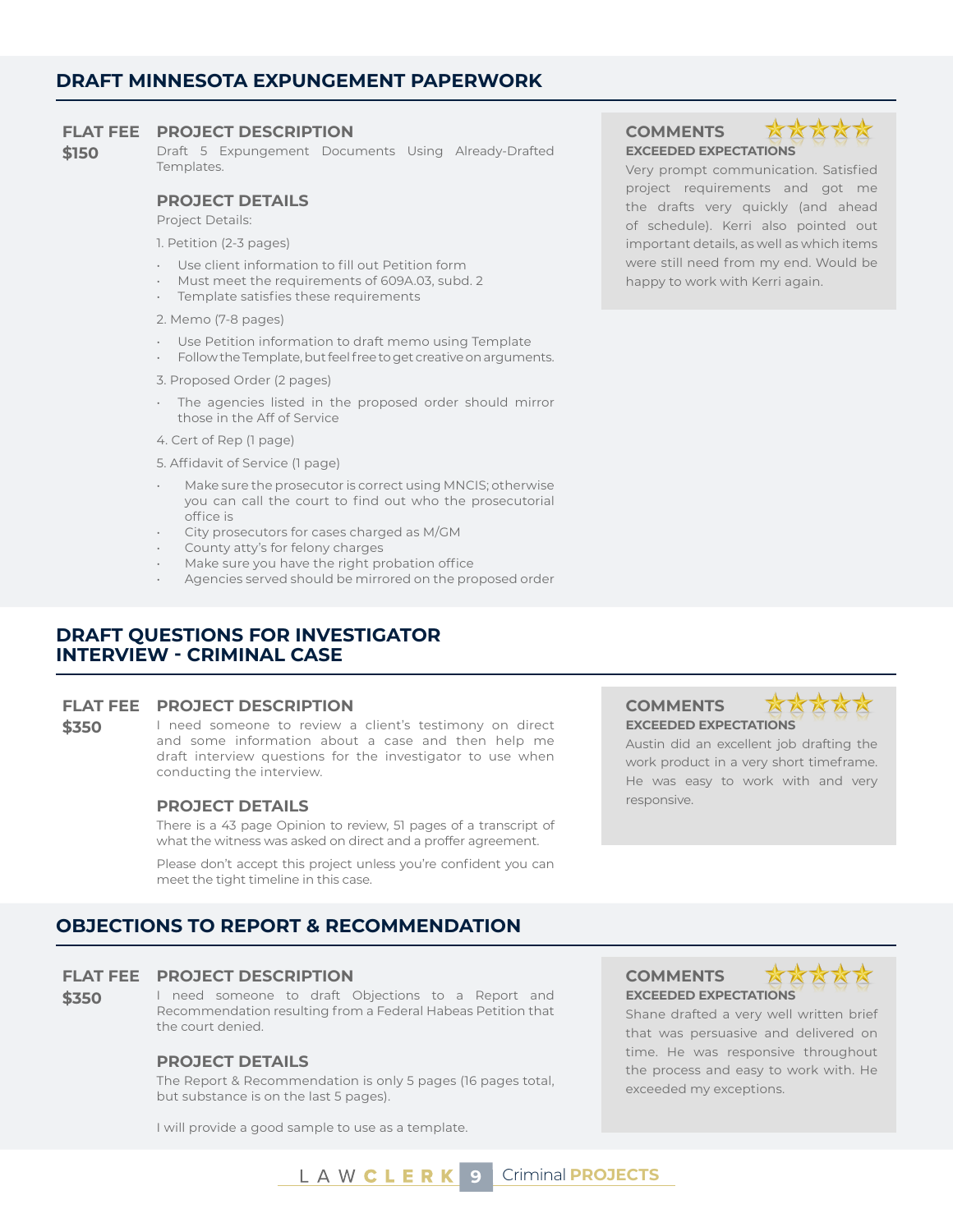#### **MOTION TO SET ASIDE JUDGMENT OF CONVICTION**

#### **FLAT FEE PROJECT DESCRIPTION COMMENTS**

**\$100** Client recently discovered a 1994 conviction for M4 Criminal Trespass. Client maintains that he was not the individual who entered the guilty plea in 94' and was never involved with the incident. He claims his identity was stolen. Typically I would be

weary of a situation like this, but I tend to believe the client.

This was issued on a summons and someone signed for receipt of the certified mail. The individual pled out at arraignment.

#### **PROJECT DETAILS**

I'm looking for a sample motion to set aside the judgment of conviction and supporting research for grounds, burden of proof, etc. This conviction is now hindering the client on business financing.

The address and personal identifying information contained in the court file and on the complaint match the client's as of 94'.

#### **FEDERAL GUIDELINES - PLEA AGREEMENT REVIEW**

#### **FLAT FEE PROJECT DESCRIPTION COMMENTS**

**\$650** I need to have a plea agreement reviewed for the range of punishment based on the counts to which the clients pleads guilty in the plea agreement. The focus is on the federal guideline range of punishment

#### **PROJECT DETAILS**

Client is going to plead guilty to three counts as indicated in the plea agreement. I will provide the plea agreement and the indictment. I will also provide the client's proffers to the government. I can also provide a copy of the guidelines, but they can be downloaded from the USSC.gov for free.

Also as an aside, I would like to know if she went to trial and lost if there is a significant difference in range of punishment.

Ignore criminal history as client has none and will be in criminal history category I.

**EXCEEDED EXPECTATIONS**



Joseph took on a very unique research assignment and handled it promptly and on point.

### **EXCEEDED EXPECTATIONS**



I have used Porsche on three separate research projects so far and she has done an outstanding job on each. The research and memos are spot on. She has saved me many man hours and a lot of money. I highly recommend her to anyone who needs legal research done. Lawclerk.legal is a Godsend to solo practioners.

#### **MOTION TO QUASH WARRANT AND SUPPRESS EVIDENCE**

#### **FLAT FEE PROJECT DESCRIPTION COMMENTS**

**\$250** I need a motion to quash a warrant and suppress evidence. **EXCEEDED EXPECTATIONS** 

#### **PROJECT DETAILS**

Provide a full motion to quash a warrant and suppress evidence (minus headings and signature). A full motion contains a memorandum of points and authority and an introduction and statement of facts. All case law must be relevant and on point for Arizona.



Impressed with his work. I provided him with brief instructions of what I wanted and portions of the discovery and he did the rest. Well done.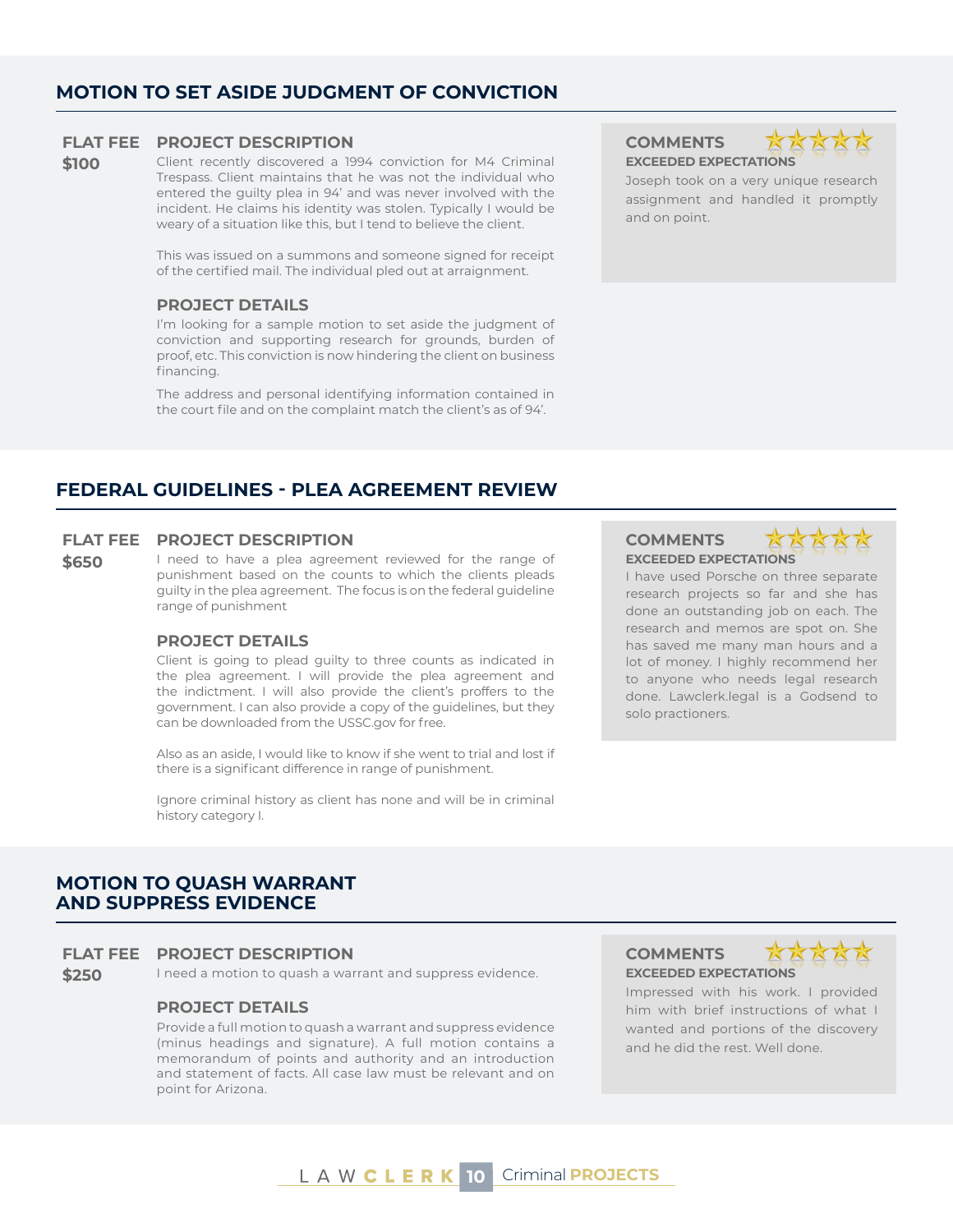#### **MOTION TO DISMISS**

#### **FLAT FEE PROJECT DESCRIPTION COMMENTS**

**\$400** Motion to dismiss at this point based upon your work on a prior project.

See prior assignment. Court granted order to compel. Prosecutor did not respond.

**EXCEEDED EXPECTATIONS**



Amazing help on the second part of a significant criminal project. Helped **PROJECT DETAILS** Shape strategy and excellent writing.

### **LETTER RE: RESTITUTION**

#### **FLAT FEE PROJECT DESCRIPTION COMMENTS**

**\$120** I need a letter to the circuit court judge outlining our position with legal and factual support to minimize my client's exposure to pay restitution in his criminal case.

#### **PROJECT DETAILS**

My client has pled no contest and been found guilty of negligently discharging a firearm which caused damage to a neighbor's property in his home. The neighbor has submitted a restitution request to the court requesting that my client be required to pay.

**EXCEEDED EXPECTATIONS**



Final product far exceeded my expectations. Statutory and case law support provided. Christian clearly reviewed the facts provided and appropriately referenced them in the final document.

#### **BLOG ON SEARCH RELATING TO THE SMELL OF MARIJUANA**

#### **FLAT FEE PROJECT DESCRIPTION COMMENTS**

**\$150** http://ma-appellatecourts.org/?pdf=SJC-12694\_01\_ Appellant\_Long\_Brief.pdf

This is a blog on a case before the Massachusetts SJC about the smell of marijuana and right to search

#### **PROJECT DETAILS**

Looking for a blog on this issue 650 words

**EXCEEDED EXPECTATIONS**



Anelise did a very good job on the writing assignment, finished it on time and was very insightful in her analysis.